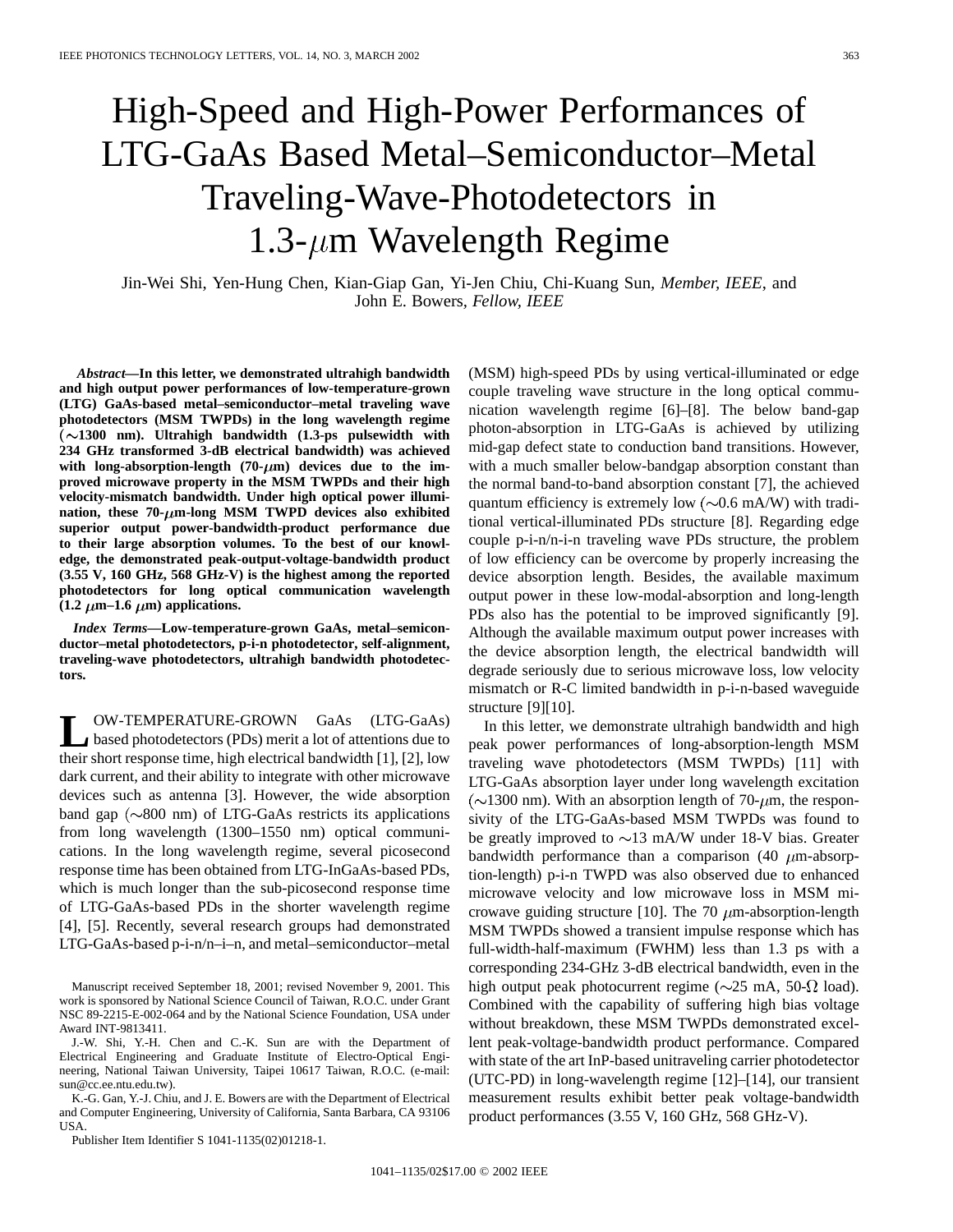The structure of the measured MSM-TWPDs are similar to previously reported MSM TWPDs [11] except for a modification in the optical waveguide structure for the purpose of better optical wave guiding in long wavelength regime, and the modified thickness for each epi-layer from top to bottom is 500 nm for LTG-GaAs,  $100 \text{ Å}$  for AlAs,  $400 \text{ nm}$ for  $Al_{0.2}Ga_{0.8}As$ , 1  $\mu$ m for  $Al_{0.3}Ga_{0.7}As$ , and 3  $\mu$ m for  $Al<sub>0.7</sub>Ga<sub>0.3</sub>As. All samples were annealed in MBE chamber$ at  $600 °C$  with detail fabrication processes given in [11]. The waveguide width is 2  $\mu$ m with a device absorption length of 70  $\mu$ m for complete absorption. We employed a Cr<sup>4+</sup>: forsterite laser operating at 1230 nm, which mimics the telecommunication wavelength of 1300–1550 nm, as the light source for dc (direct current) IV and transient electrooptical (EO) sampling [15] measurements. Our previous studies had shown that LTG-GaAs has similar carrier dynamics for the excitation wavelength of  $\sim$ 1230 and  $\sim$ 1550 nm [16]. We have also performed a comparison measurement in an LTG-GaAs-based p-i-n TWPD [10] with the same measurement setup in order to investigate the microwave behavior of MSM TWPD. The comparison p-i-n TWPD has a  $40$ - $\mu$ m device absorption length, 0.9- $\mu$ m waveguide width, and 250-nm LTG-GaAs active layer thickness. The waveguide width of the comparison p-i-n TWPD is narrower than its MSM counterpart (0.9  $\mu$ m versus 2  $\mu$ m) due to that the microwave performance of p-i-n waveguide is more easily degraded with increased waveguide width than that of the MSM structure [10]. The growth and annealing condition of LTG-GaAs photoabsorption layer was the same as that of the MSM TWPDs. The device responsivity under 70-pJ/pulse excitation (including coupling and reflection loss) was  $\sim$ 11 mA/W at 5-V bias for p-i-n TWPD and with the same value at 15-V bias for MSM TWPD. The breakdown voltages of MSM and p-i-n TWPDs were around 20 and 7 V, respectively. With increased bias voltage up to 18 V in the MSM TWPDs, its responsivity (external quantum efficiency) can be further increased to  $\sim$ 13 mA/W. The quantum efficiency of MSM TWPDs could be further improved by longer device absorption length and wider waveguide width, while the later implied better coupling efficiency [10]. Compared with previously reported LTG-GaAs-based vertical-illuminated MSM PD (MSM VPD) under long wavelength excitation [8], our obtained quantum efficiency was already over twenty times better. This significant improvement in quantum efficiency was due to long absorption length with the edge-coupled structure and the self-aligned fabrication process [10].

The transient impulse responses and corresponding bandwidth performances of this device were measured by an EO sampling system [15] driven by the 1230 nm  $Cr^{4+}$ : forsterite laser. The optical pulsewidth (FWHM) of the mode locked  $Cr^{4+}$ : forsterite laser was 130 fs with 110-MHz repetition rate. With the EO measured impulse response, the peak output photocurrent can be calculated from the area of each impulse response, the measured average photocurrent, and the repetition rate of mode-locked laser. In order to ensure that the measured devices were excited in the linear regime without bandwidth saturation, the input optical power was reduced to the level that the shape of measured impulse response was independent of input optical power, which corresponded to  $\sim$ 30-mA peak pho-



Fig. 1. EO measured transient response of a  $70-\mu$ m-long MSM TWPD. Inset shows its corresponding frequency domain response with fast-Fourier transform.



Fig. 2. EO measured transient response of a  $40-\mu$ m-long p-i-n TWPD. Inset shows its corresponding frequency domain response with fast-Fourier transform.

tocurrent for both the MSM TWPDs and the comparison p-i-n TWPD. Fig. 1 shows the measured impulse response of the MSM TWPD with an obtained impulse response FWHM less than 1.3 ps. The peak current was around 25 mA with  $50-\Omega$  load and 4-V bias voltage, and the transformed 3-dB electrical bandwidth of 234 GHz was shown in the inset of Fig. 1. Take p-i-n TWPD as a comparison, within the same peak output photocurrent regime ( $\sim$ 28.7 mA), the comparison p-i-n TWPD showed a  $\sim$ 1.5-ps response time with 200 GHz transformed 3-dB electrical bandwidth (Fig. 2). Although the MSM TWPD had a longer device length (area), it still showed better bandwidth performance due to its superior microwave guiding property [10]. This measurement result thus confirmed our previous theoretical study [10] that the bandwidth of long-absorption length TWPD can be improved by MSM structure.

The ultrahigh-speed performance observed in the lowmodal-absorption and long-device-length LTG-GaAs-based MSM TWPD implies its high output power/bandwidth product advantage. Compared with the high-power InP-based UTC-PD [12]–[14], our device shows a better product value between bandwidth and peak-output-voltage. The peak output voltage (or power) and the electrical bandwidth of an ultrahigh speed photodetector are usually two tradeoff parameters, which also